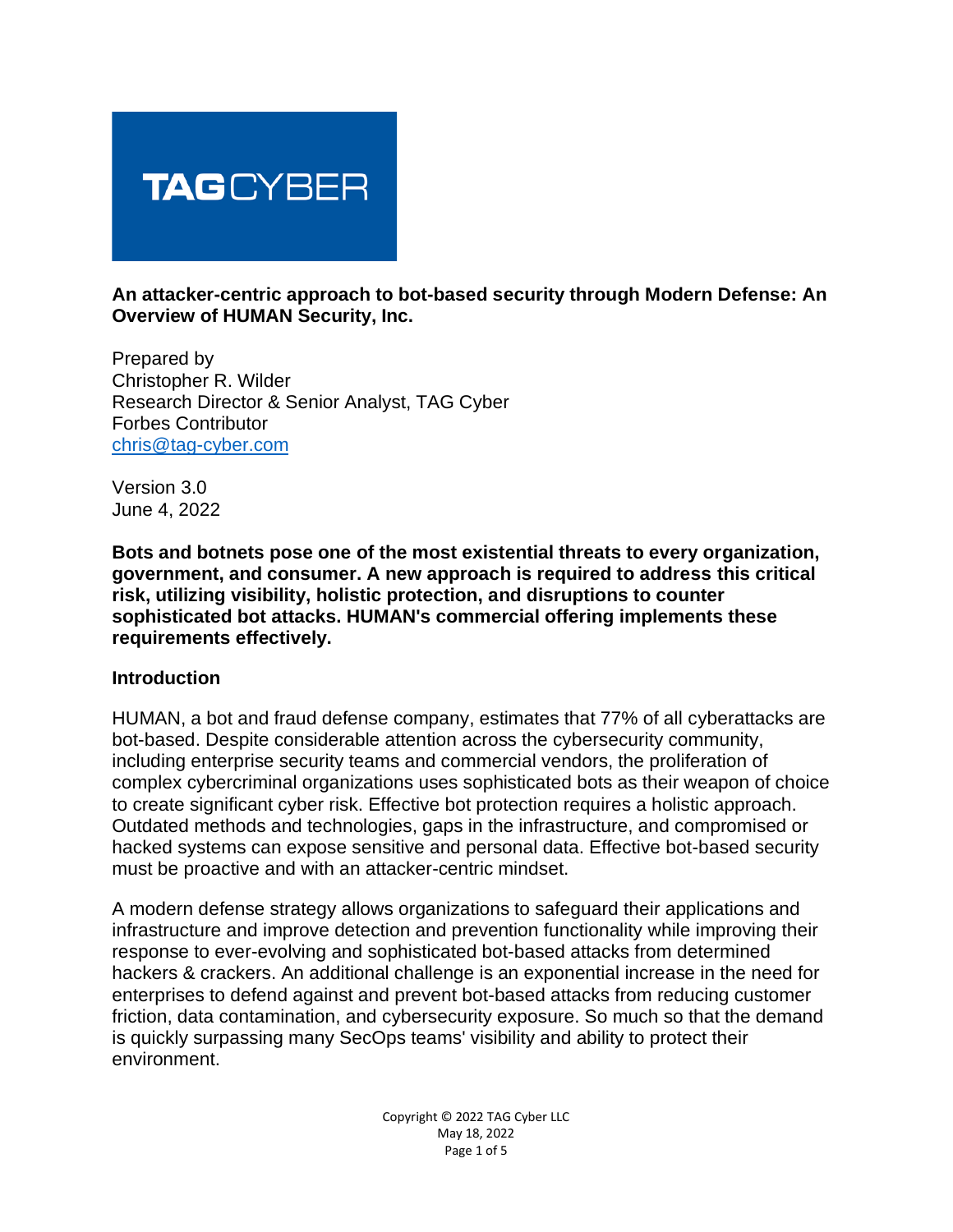This report provides an overview of the evolution of the bot and fraud security industry, emphasizing the various methods security professionals use to mitigate threats. Nextgeneration requirements must address bot security challenges and how the commercial HUMAN solution delivers visibility, real-time mitigation, and behavior analysis to win against bot threats.

# **Managing Today's Bot Security and Fraud Threats**

Bots are one of the most menacing and effective attack methods used by nation-states, cybercriminal networks, and bad actors. Bots have become increasingly sophisticated, look and act like humans, lightweight and small footprint software packages that deploy automated web requests programmed to execute specific goals. Examples include:

- **Account takeover (ATO):** These bots leverage credentials purchased on the dark web to target, attack, and take over their intended victims' online accounts. One of the original bots used was to execute distributed denial of service (DDoS) attacks against enterprises, governments, and financial institutions to overwhelm and take down critical systems with targeted attacks.
- **Content scraping:** Cybercriminals steal information and content, infecting systems using a SQL injection to infest organizations with malware, API, or ecommerce attacks to take personal credit information (PCI) or patient healthcare records.
- **Influence:** Attackers will also use bots to influence customer behavior by implementing fake likes, dislikes, and comments to sway opinion on a product or company. Bad actor nation-states use bots to manipulate public perception using disinformation campaigns to affect an election, influence policy, and, most recently, distribute propaganda in the Russia/Ukraine conflict.
- **Fake account creation:** Another key use case impacting enterprises today like Twitter and PayPal is phony account creation. Sophisticated bots can quickly and easily create large numbers of counterfeit new user accounts. The accounts are either completely fake or are made using details where the real human is unaware of the fraud. These new phony accounts carry out malicious activity, such as payment fraud, special offers, discount abuse, and spam and misinformation spreading.

Most cybercriminal organizations start with bots to launch an attack. From a tactics, techniques, and procedures (TTP) perspective, botnet attacks account for over two times more than the next TTP used by bad actors. For example, in the past 30-days, our team at TAG Cyber has been actively tracking nearly 55 newly activated botnet campaigns targeting governments, energy & utilities, enterprise infrastructure, financial institutions, and the media - these are in addition to over 100 campaigns launched in the past year. The usual suspects include TeamTNT, Lazarus Group (N. Korea), the Keksec Group (also known as Nero and Freakout), and Sandworm from Russia, which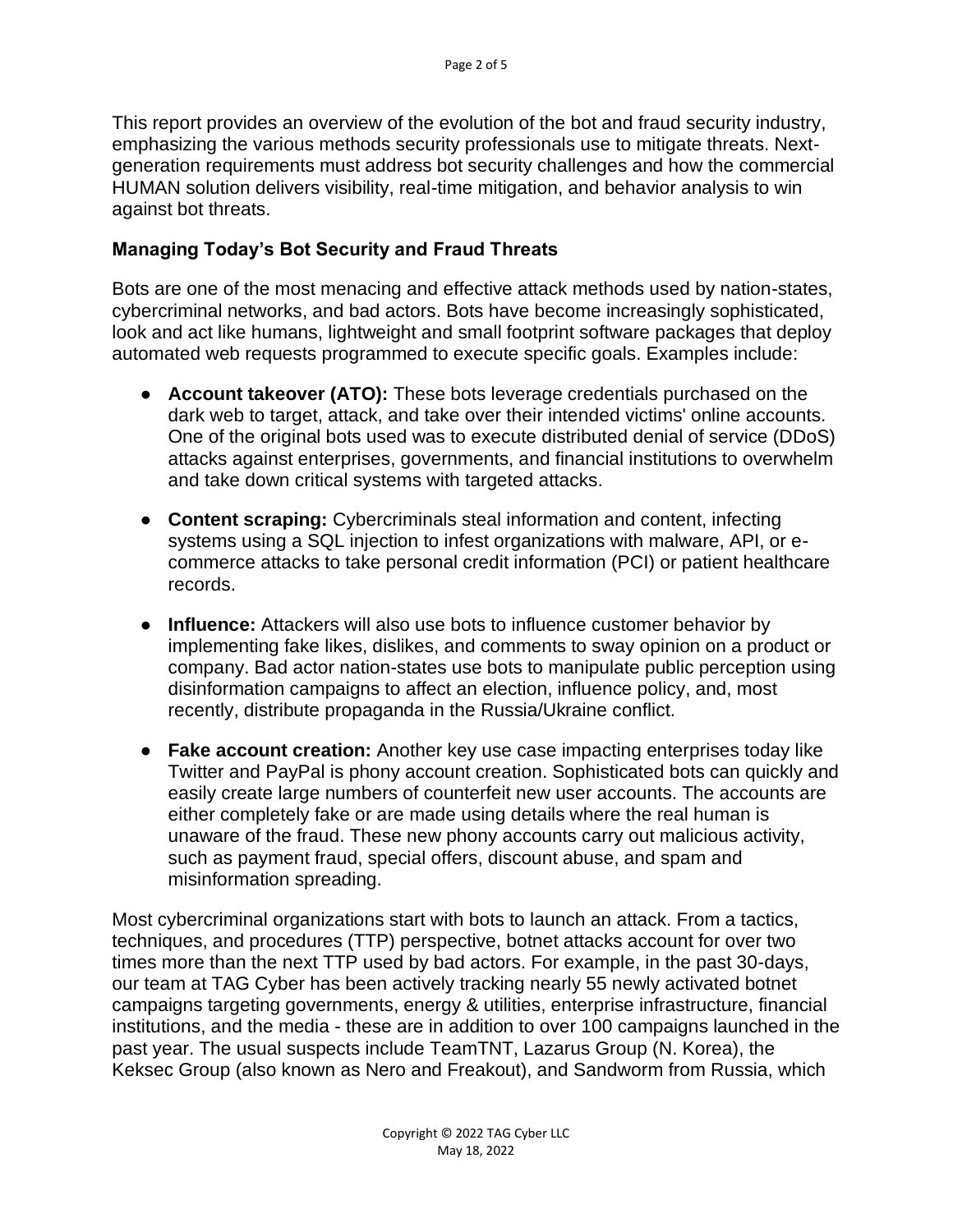has recently launched sophisticated botnet attacks against targets in Ukraine, South Korea, Europe, and the US.

Today's ever-changing threats require a modern defense strategy to safeguard against evolving and sophisticated bot attacks.

# **Building an effective defense strategy to safeguard against bot attacks**

Building an effective defense strategy combines intelligence to understand what and where threats are deployed and their respective targets. Organizations must deploy smart, adaptable solutions based on automation and intelligence to detect and mediate attacks. A platform-based approach protects all vectors within the organization from applications, databases, hardware, communications systems, its employees, and customers from malicious bot attacks.

Sadly, most security teams are reactive and approach threat management by focusing on the most well-known attacks and ignoring what they don't know. They invest in point solutions to mitigate specific dangers and what they know about, like denial of service (DDoS), viruses & malware, data leakage, and ransomware, without realizing that nearly all these attacks originate from bots.

An effective bot strategy requires an attacker mindset with visibility and insight into what they know and what they don't know. Additionally, and oft-overlooked, is an understanding of the damage an attack can cause from a financial, branding, reputational, trust, and cultural perspective.

An attacker mindset leverages all available resources and weapons and real-time intelligence to deploy the attack, identify vulnerabilities, and emulate outcomes and potential scenarios. HUMAN has a unique approach to deploying a modern defense strategy against sophisticated bot attacks and fraud.

# **HUMAN's Defense Platform Overview**

There are three pillars for an effective counter-bot strategy; 1.) Observation & Detection 2.) Network Effect 3.) Disruption. HUMAN's Modern Defense Strategy helps organizations safeguard against sophisticated bot-based cyber-attacks and fraud. Traditional defense methods such as CAPTCHAs, web application firewalls (WAF), or content delivery networks (CDN) have become obsolete. Determined hackers and crackers have found ways to circumvent these deterrents. HUMAN's approach addresses each of the above pillars.

1. **Observation & Detection through Internet-scale Visibility:** HUMAN's solution to observation and detection is "Internet Visibility." Their unparalleled visibility into the digital ecosystem enables them to verify the humanity of over 15 trillion interactions per week and see over 3 billion devices per month. This visibility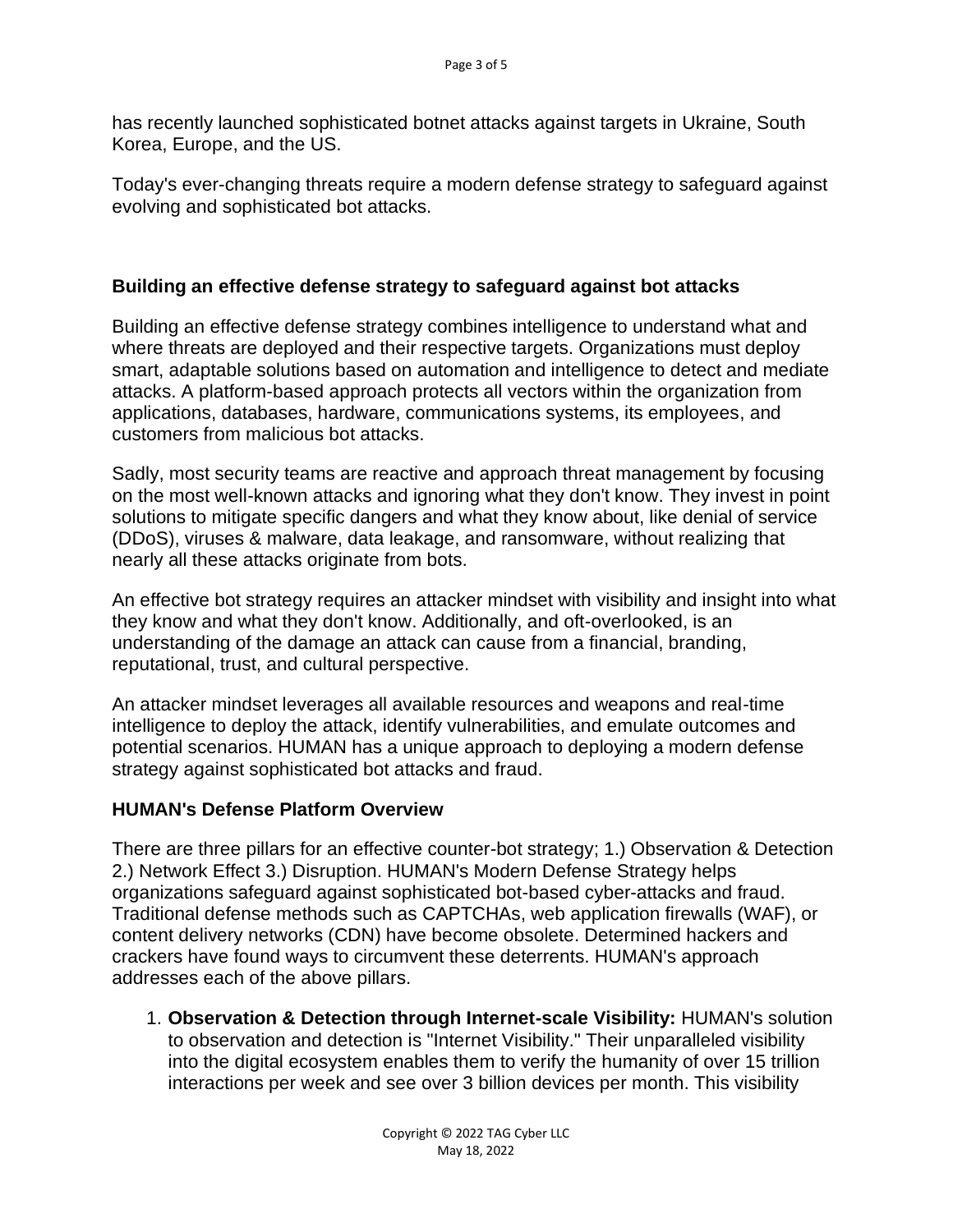gives HUMAN a "cat-bird" seat to see, verify, and mitigate most bot attacks before they start, protecting their enterprise customers from the most sophisticated bot attacks.

- 2. **The Network Effect:** Human collectively protects 2,000+ customers, ecosystem partnerships, industry groups, government, and education. Their Human Defense Platform leverages 350 algorithms based on technical, statistical, and machine learning analysis to detect and safeguard an organization's applications, infrastructure, people, and services. Further, HUMAN's network of 2,500 dynamic network, device, and behavioral signals allows them to understand the threats to the enterprise and stay ahead of bad actors at all levels. Their cumulative and continuous adaptation strengthens protection across all customers.
- 3. **Disruptions through Actionable and Contextually Relevant Threat Intelligence:** Threat intelligence is arguably the best defense against bot attacks and bad actors. HUMAN has amassed over 10-years of intelligence, tradecraft, and best practices for combating advisory attack vectors and TTPs. Bot decisions and insights occur with unmatched scale, speed, and precision, including defending, dropping, deceiving, disabling, and defeating. By disrupting cybercrime enterprises, organizations can reduce the cost of a breach and eliminate the risk of being compromised.

Examples of cybercriminal disruptions from HUMAN include taking down **[PARETO](https://www.humansecurity.com/pareto)**—the most sophisticated connected television (CTV) device impersonation botnet ever found—in cooperation with Roku and Google. Additionally, HUMAN worked with the FBI, Google, Facebook, and many others to disrupt **[3ve,](https://resources.humansecurity.com/home/the-hunt-for-3ve)** a bot that affects websites and advertisers. Finally, a coordinated effort resulted in the defeasance of **[Methbot](https://www.humansecurity.com/blog/methbot-then-and-now)**, which recently culminated in the self-proclaimed 'King of Fraud' responsible for the operation being **[sentenced to 10 years in prison](https://www.humansecurity.com/blog/the-sentencing-of-the-king-of-fraud-and-the-birth-of-collective-protection)**.

# **Conclusion**

Over the next weeks and months, we will explore strategies, tactics, and challenges when developing a viable modern defense strategy against bots, fraud, and sophisticated cyber-attacks. We will outline protective plans by industry and highlight what top enterprises are doing to protect their brands, reputation, supply chains, and customers from sophisticated bot-based attacks.

Recently TAG Cyber's CEO Ed Amoroso had a sit-down discussion with HUMAN Security Inc's CEO & Co-Founder Tamer Hassan to discuss modern defense strategies for bot mitigation. [Click here](https://www.youtube.com/watch?v=3U_3ZYcg1Z4) to learn more.